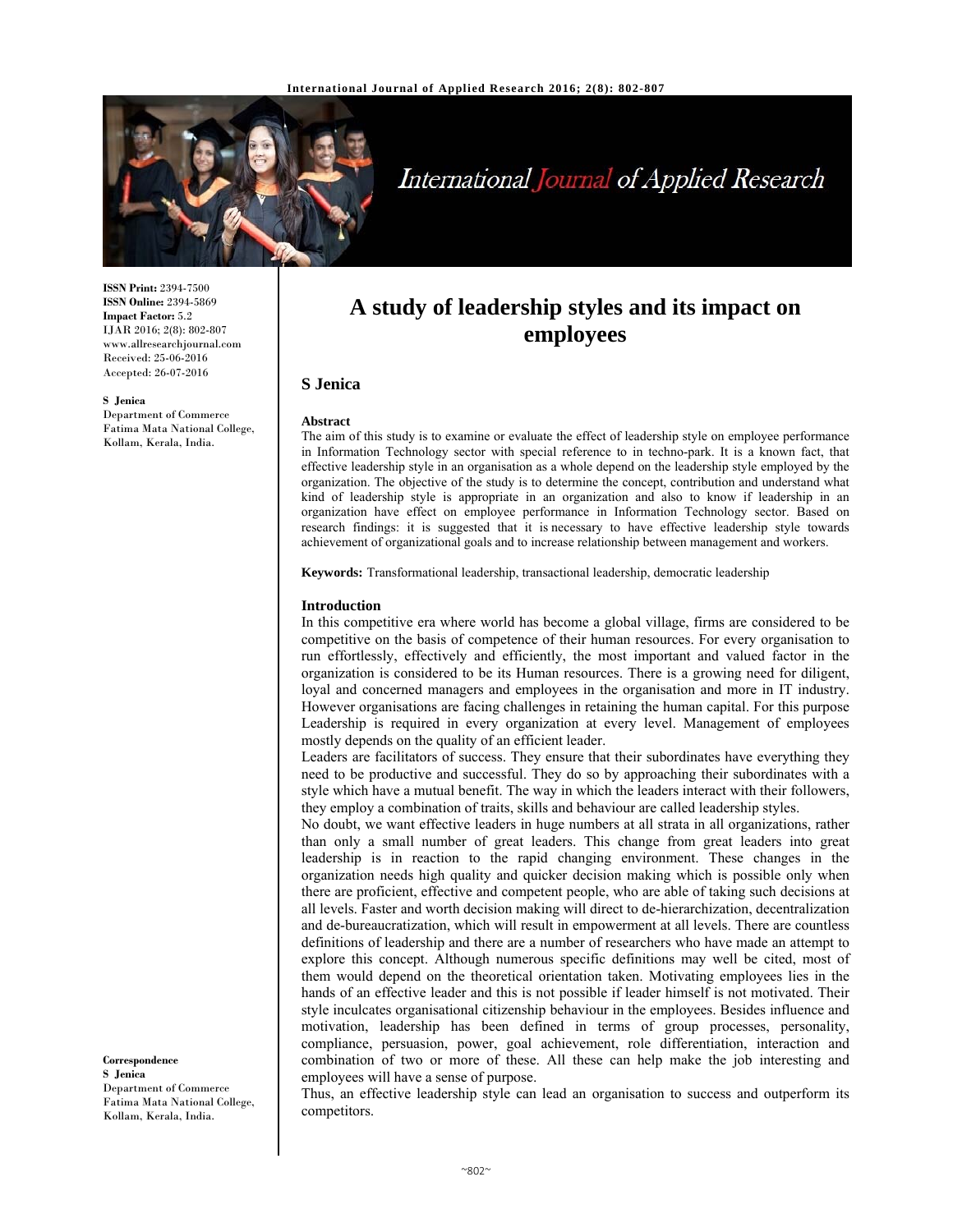## **Statement of the Problem**

Leadership style is the manner and approach of providing directions, implementing plans and motivating people. It is the ability that affects the performance of the employees in an organisation. It has a great impact on the employees and keeps them going in their work-life. An effective leadership style is of great importance for an organisation and will lead to the overall benefit of the organisation by increasing productivity, efficiency, satisfaction, timely accomplishment of task and so on among employees. Leader is the important element in an organisation. His leadership styles are his personal philosophy. He may exhibit different styles when he is dealing with subordinates and this might in turn affect them in a positive or a negative way and even may have no significant effect on their work-life. The present study is to analyse the different qualities of leadership styles exhibited by the leaders and further make a study on its impact on them. In the backdrop of the above, the Statement of the problem is "A Study of Leadership Styles and its impact on employees with special reference to IT sectors in techno-park".

# **Review of Literature**

- 1. Elance & Aggarwal (1975), investigated the leadership behaviour taking different variables affecting the leadership style along with delegation of authority of 123 executives from public and private sector. They found that 67% executives in private sector and 57% in public sector units have employed democratic decision style or leadership.
- 2. Burns (1978) was one of the first to provide an explicit definition of Transformational Leadership. He proposed that the leadership process occurs in one of two ways, either transactional or transformational. Transactional Leadership is based on bureaucratic authority and legitimacy within the organization. Transactional leaders emphasize work standards, Assignments, and task-oriented goals. They also tend to focus on task completion and employee compliance and rely quite heavily on organizational rewards and punishments to influence employee performance.
- 3. Noel. M Tichy, David.O. Ulrich (1984), authors purport that a new brand of leadershiptransformational leadership is the key to revitalizing large U.S corporations such as general motors, AT&T, general electric etc. Based on the premise that the pressure for basic organizational change will intensify, not diminish, over the years, they argue that transformational leaders must develop a new vision for the organization.
- 4. Alvesson (1992) believes this view allows a combination of the two elements, which can be found in the activities of many managers. Leadership is therefore not seen as standing above or being able to change culture, but rather as trying to influence people's minds. While there are many leadership theories, two that have dominated the literature since the 1980s are Transformational Leadership and Transactional Leadership.
- 5. Alpana Priyabhashini, Venkat R. Krishnan (2005), studied the relationship between transformational leadership, leader's expectation from follower (Pygmalion effect) and follower's readiness for

promotion using a sample of 101 managers from two organizations in India. Respondents answered questions on their readiness for promotions and on their superior's transformational leadership and expectations.

6. Rezvan Mirsafaei Rizi, Aida Azadi, Maryam Eslami Farsani, Shahram Aroufzad (2013), relationship between leadership styles and job satisfaction among physical education organization employees in Isfahan. Results showed that the positive correlation between overall leadership styles and job satisfaction was significant at the level of *P*<0.05.

# **Objective of the study**

- To find out the different styles exhibited by the leaders and its impact on the employees of an organisation.
- To critically evaluate the best suited style for an organisation.

# **Need and significance of the study**

The study focuses on the different qualities in leadership styles of the leader as perceived by the subordinates and its impact on the employees. The study observes the style of the leaders and provides a scope for improvement. It tries to provide a way for the leaders to understand such qualities which will increase the performance of the employees. It covers those areas, where the leaders lag behind and can train them to become more efficient and effective in the same.

# **Scope of the study**

The study tries to observe the different qualities of leadership styles and the impact of the same on the employees. For this purpose the study was limited and conducted selecting different IT sectors in Techno Park. Although there exist several leadership styles**,** the never changing broad classification of leadership styles are transactional and transformational type of leadership style**.**  Based on this the leadership styles of the leaders were assessed by asking the employees to judge the qualities exhibited by their managers based on how they fit in the statements of questionnaire.

#### **Research Methodology**

#### **Data Collection and Sample**

Data for this paper was collected using questionnaires. The population of the study was all individual investors. The target population was employees from IT sector in technopark, Trivandrum, Kerala. Random sampling technique was used in the study and 100 employees responded.

#### **Period of Study**

The research is carried between January 2016 to June 2016

# **Data Analysis Technique**

Data collected for this study was analyzed by using descriptive statistics and Arithmetic mean, Percentage analysis are used to analyse the result.

# **Data source**

The major sources of data are primary and secondary data. Primary data has been collected with the help of questionnaire. Secondary data is the data which have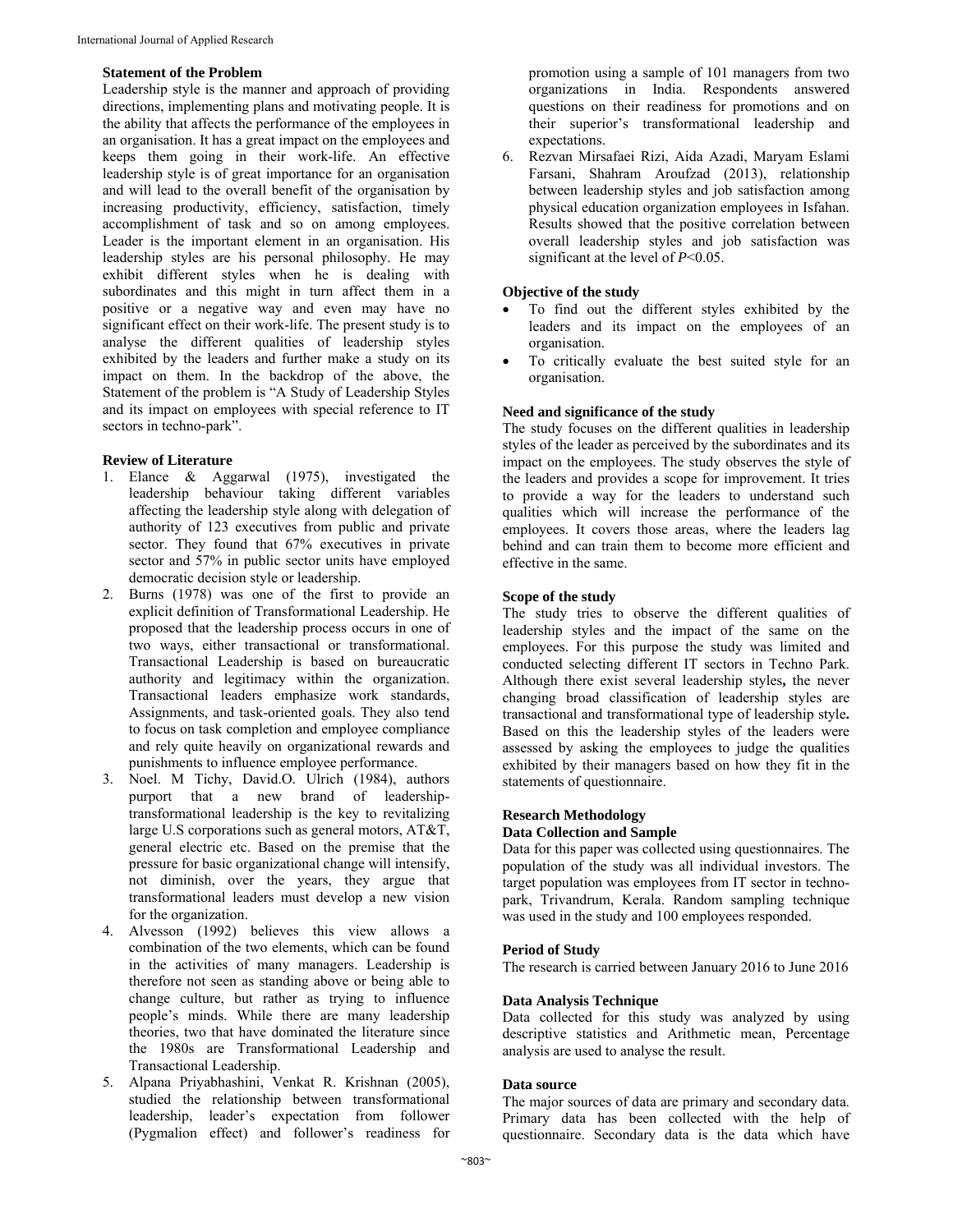already been collected by someone else and which have already been passed through the statistical process. It was gathered through literature and journals published.

# **Leadership**

Leadership is a special type of influential activity. It maybe seen in effect in all kinds of social situations, and it is especially apparent Where the situation demands that people work together toward common goals. In Organizations, leadership is a managerial activity the purpose of which is to direct the employees in one immediate chain of command toward the accomplishment of work goals. Leadership represents a combination of behaviors exhibited by one who occupies an elected, appointed, or designated position of influence in a social system. Leadership behaviour is therefore officially sanctioned either formally or informally and the leader is looked to for guidance and direction by those who recognize in his or her power.

The term leadership therefore can be defined as the exercise of influence in a social situation in which the followers' (influences) attribute. leadership qualities to the leader (influencer). Leaders are leaders because other people view them as such. It must be noted that not all leaders are effective managers and not all managers are effective leaders.

Leadership has been described as a process of persuasion where the leader (or team of leaders) act as an example for a group in order to motivate and induce the group to pursue the objectives of the leader and the organization. In this regard, it is important to realize the culture of their working environment. They are integral parts of the system in which they arise yet dependent upon two-way communication with constituent and the forces that create the circumstances in which they emerge. In addition, leaders are accountable for the performance of their organization or the success of the government, which is dependent on employee's productivity. The role of leadership in management is largely determined by organizational culture of the company. It has been argued that manager's beliefs, values and assumptions are of critical importance to the overall style of leadership they adopt. Their job is to find people with talent and skill, and help them work together towards common goals. Leadership is influential processes which distinguish a leader by their actions, and also encourage a group of people to more towards a common or shared goal.

A leader is an individual, while leadership is the function that the individual performs. Besides, an individual within an organization who have authority are often referred to as a leader, regardless of how they act in their job. But just because someone is supposed to be a formal leader in an Organization, him or her or not exercise leadership. In fact, informal or emergent leader can exhibit leadership even though they do not hold formal leadership positions that could distinguish them. Therefore, leadership effectiveness is important in the attainment of organizational goals and objectives.

# **Leadership Styles**

1. Transformational leadership is a style of leadership where the leader is charged with identifying the needed change, creating a vision to guide the change through inspiration, and executing the change in

tandem with committed members of the group. It also serves to enhance the motivation, morale, and job performance of followers through a variety of mechanisms; these include connecting the follower's sense of identity and self to the project and the collective identity of the organization; being a role model for followers in order to inspire them and raise their interest in the project; challenging followers to take greater ownership for their work, and understanding the strengths and weaknesses of followers, allowing the leader to align followers with tasks that enhance their performance. The different factors of transformational leadership style are as follows: Scope for new opportunities, Optimism, Consideration of opinions, Experiencing new way in solving a problem, Creativity, Open communication, Inspiration, Teamwork and Interesting job assignments

- 2. Transactional Leadership, also known as managerial leadership, focuses on the role of supervision, organization, and group performance; transactional leadership is a style of leadership in which the leader promotes compliance of his/her followers through both rewards and punishments. Unlike Transformational leadership, leaders using the transactional approach are not looking to change the future, they are looking to merely keep things the same. Leaders using transactional leadership as a model pay attention to followers' work in order to find faults and deviations. This type of leadership is effective in crisis and emergency situations, as well as for projects that need to be carried out in a specific way. The factors of transactional leadership style are as: Motivation through reward and punishment, Clarification of roles and expectations, Clear chain of command/ formal communication, Shows authority, Avoids new solutions for solving a problem, No creativity, Keeps track of mistakes, Sets standards and Ensures work is done
- 3. Democratic leadership, also known as participative leadership, is a type of leadership style in which members of the group take a more participative role in the decision-making process. Researchers have found that this learning style is usually one of the most effective and lead to higher productivity, better contributions from group members, and increased group morale. Group members are encouraged to share ideas and opinions, even though the leader retains the final say over decisions. Members of the group feel more engaged in the process. Creativity is encouraged and rewarded. The factors of democratic leadership style are as: Involvement, Commitment, Less competitive, More collaborative, Teamwork, Achievement of general goals and Cooperation and Team spirit.

# **Analysis and Interpretation**

# **Part-1 Find out the different styles exhibited by the leaders**

Although there exist several leadership styles**,** the never changing broad classification of leadership styles are transactional and transformational type of leadership style. Transactional involves exchange of labour for rewards and transformational which is based on concern for employees, intellectual stimulation, and providing a group visio**n.**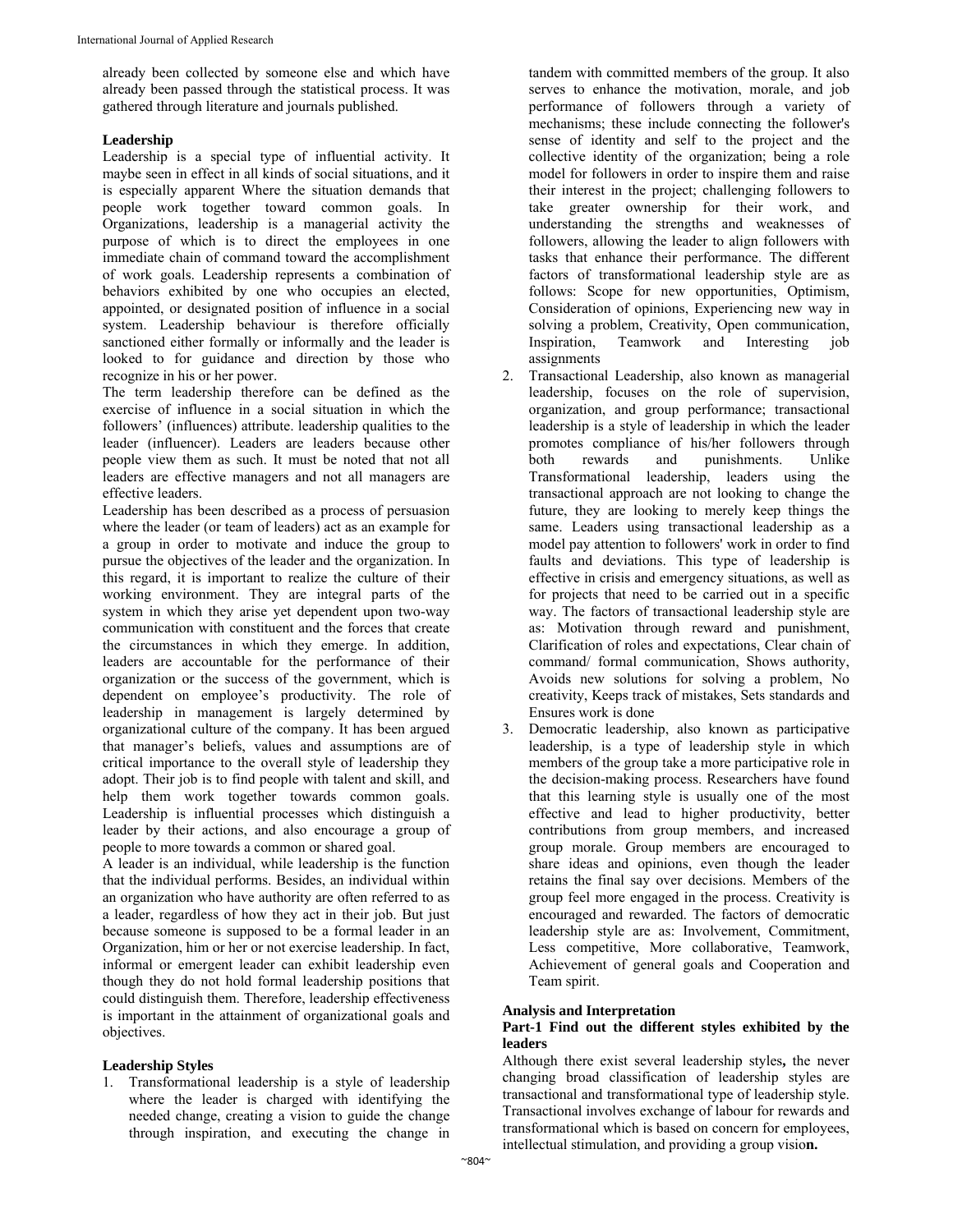#### **Transformational Leadership Qualities**

The transformational leadership qualities taken for the study and the result were as follows:

| <b>Qualities</b>                                      | Mean |
|-------------------------------------------------------|------|
| Enthusiastic and inspiration                          | 3.89 |
| Considers suggestions and opinions                    | 3.27 |
| Provides new opportunities                            | 3.58 |
| Insists on morals and ethics                          | 4.29 |
| Gives interesting assignments                         | 3.50 |
| Clarity in visions and goals                          | 3.63 |
| Encourages creativity and new way of solving problems | 3.17 |
| Emphasis on team work and team building               | 4.25 |

**Source:** Primary data

The analysis was made by assigning weights (strongly agree - 5, agree - 4, neutral  $-3$ , disagree - 2, strongly disagree - 1). Further the weighted mean was computed for finding the most exhibited quality and the least exhibited one. This table shows that the respondents agree that their leaders show all the transformational leadership qualities. The leadership quality "insist on morals and ethics'' and followed by "emphasis on teamwork" The quality exhibited comparatively lesser by their managers were "encouraging creativity and new way of solving problems".

#### **Transactional Leadership Qualities**

The transactional leadership qualities taken for the study and the result were as follows:

|  | Table 2: Transactional leadership qualities |  |  |
|--|---------------------------------------------|--|--|
|--|---------------------------------------------|--|--|

| <b>Oualities</b>             | <b>Mean</b> |
|------------------------------|-------------|
| Shows authority              | 2.96        |
| Constant monitoring          | 4.01        |
| Gives rewards                | 3.91        |
| Tracks mistakes              | 3.06        |
| Takes corrective actions     | 3.97        |
| Strict Disciplinary action   | 2.92        |
| Provides necessary resources | 3.65        |
| Clarifies expectations       | 3.08        |

**Source:** Primary data

This table shows that the employees agree that their managers exhibit majority of the transactional leadership qualities. However the respondents disagreed with certain qualities like "strict disciplinary actions". The major quality identified were "constant monitoring" followed by "taking corrective actions".

#### **Result**

Based on the above study, it was observed that the leaders showed a combination of both transformational as well as transactional styles. But some of the qualities of transactional leadership styles and transformational were disagreed by the employees too.

# **Part 2. Impact on the employees in an organisation**

Further the study intended to observe the impact of these qualities on the employees as perceived by them. The qualities included are those, which was seen in majority in the previous study that is, the combination of both transformational as well as transactional styles. The result were as follows:

#### **Transformational Qualities Ethics and morals**

| н<br>٠<br>۰,<br>v |  |
|-------------------|--|
|-------------------|--|

| Impact                                         | No. of<br>respondents | percentage |
|------------------------------------------------|-----------------------|------------|
| Task accomplishment with<br>utmost good faith. | 24                    | 24%        |
| Has no significant effect on<br>work           | 57                    | 57%        |
| Deviation from the main goal                   | 19                    | 19%        |
| Source: Primary data                           |                       |            |

The inclusion of ethics and morals while leading the employees have impacted 24% of the respondents in a positive way that is it has enabled them to accomplish their task with utmost good faith. 57% of the respondents have felt that it has not impacted them in any way that is it had no significant effect on their work.

#### **Enthusiastic and inspiration**

#### **Table 4**

| Impact                            | No. of<br>respondents | percentage |
|-----------------------------------|-----------------------|------------|
| More contribution                 | 92                    | 92%        |
| Has no significant effect on work |                       | 8%         |
| Over confidence                   |                       | $0\%$      |
| Source: Primary data              |                       |            |

**Source:** Primary data

By providing constant inspiration to the employees it has impacted 92% of them in a positive way that is it has led to more contribution on their part.

#### **Clarity in visions and goals**

| anı<br>г |  |
|----------|--|
|----------|--|

| Impact                                 | No. of<br>respondents | percentage |
|----------------------------------------|-----------------------|------------|
| Lesser confusion                       |                       | 73%        |
| Has no significant effect on work      |                       | $4\%$      |
| Stressed due to higher<br>expectations | 23                    | 23%        |

**Source:** Primary data

By communicating the visions and goals to the employees it has impacted 73% of them in a positive way that is it has led to lesser confusion. 4% of the respondents have felt that it has not impacted them in any way that is it had no significant effect on their work.

#### **Provides opportunities**

| `able 6 |  |
|---------|--|
|---------|--|

| Impact                            | No. of<br>respondents | percentage |
|-----------------------------------|-----------------------|------------|
| Professional advancement          | 69                    | 69%        |
| Has no significant effect on work |                       | 6%         |
| Inability to focus                |                       | 25%        |
| - -<br>$\sim$<br>$\sim$           |                       |            |

**Source:** Primary data

By providing new opportunities to the employees it has impacted 69% of them in a positive way that is it has led to professional advancement and 25% of the respondents have felt that it has impacted in a negative way that is it has made them unable to focus.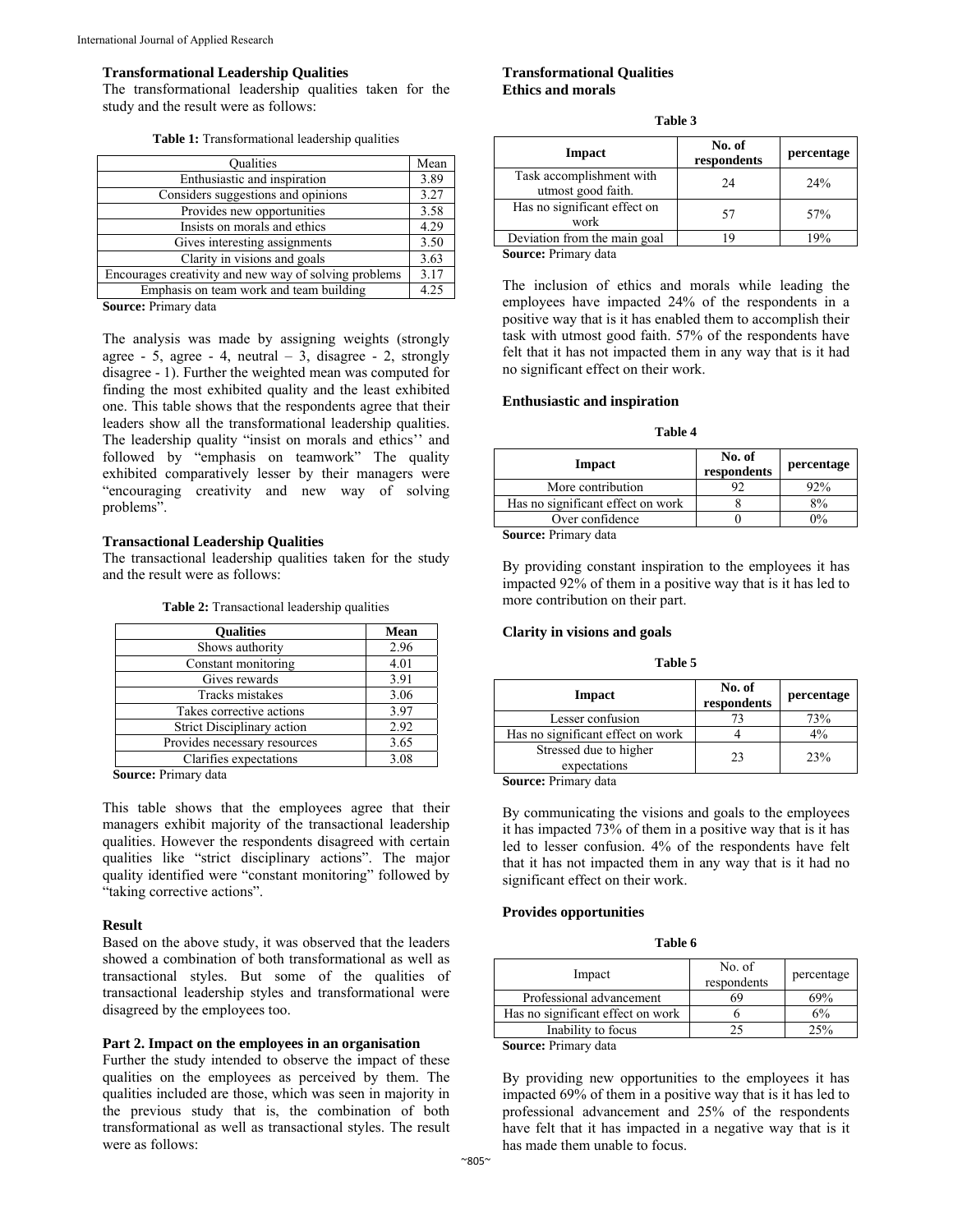# **Transactional Qualities Constant monitoring**

| Impact                            | No. of<br>respondents | percentage |
|-----------------------------------|-----------------------|------------|
| Timely accomplishment of task     |                       | 32%        |
| Has no significant effect on work |                       | 6%         |
| Stressful worklife                |                       |            |
| $\mathbf{r}$ .<br>$\sim$          |                       |            |

**Table7** 

**Source:** Primary data

By being constantly monitored, 32% of the employees felt that it has impacted them in a positive way that is it has led to timely accomplishment of tasks whereas 62% of the respondents have felt that it has impacted in a negative way that is it has made their work-life stressful.

# **2.2 Take corrective action and Provides Guidance**

#### **Table8**

| Impact                                           | No. of<br>respondents | percentage |
|--------------------------------------------------|-----------------------|------------|
| More contribution                                |                       | 82%        |
| Has no significant effect on work                |                       | 7%         |
| Over dependency hampering<br>professional growth |                       | $11\%$     |

**Source:** Primary data

By providing guidance and corrective actions, 82% of the employees felt that it has impacted them in a positive way that is it has enabled them to contribute more. Only 7% of the respondents have felt that it has not impacted them in any way that is it had no significant effect on their work.

#### **Gives rewarded for performance**

**Table9** 

| Impact                               | No. of<br>respondents | percentage |
|--------------------------------------|-----------------------|------------|
| Gets motivated                       |                       | 73%        |
| Has no significant effect on<br>work |                       | 7%         |
| Leads to unhealthy competition       |                       | 20%        |
| Source: Primary data                 |                       |            |

**Source:** Primary data

By providing constant rewards, 73% of the employees felt that it has impacted them in a positive way that is it provides more motivation. Only 7% of the respondents have felt that it has not impacted them in any way that is it had no significant effect on their work.

#### **Provides necessary resources**

**Table10** 

| No. of<br>respondents | percentage |
|-----------------------|------------|
|                       | 81%        |
|                       | 5%         |
|                       | 14%        |
|                       |            |

**Source:** Primary data

By providing resources on time, 81% of the employees felt that it has impacted them in a positive way that is it has led to timely accomplishment of tasks.

#### **Recommendations**

In light of the Ending and conclusion, for effective employee performance, organization should make use of these recommendations:

- Adopt effective leadership style. This is a style based upon a caring and nurturing approach, which will work in conjunction with authoritative style. Democratic and pacesetting leadership style should be adopted as the democratic-style give room for employee participation in decision-making while pacesetting in situational leadership style.
- Organization should also formulate polices, which will encourage leaders to empower employees to be part owner of the organization. `
- Leadership that encourages quality principle should be put in place of authority.
- Visionary leaders who can delegate authority with trust to employees are an answer to productivity problems.
- It should be known that achievement of leadership goal is dependent on employees' satisfaction.
- A leader should perform in the frame of an environment and historical context.
- A leadership system that create complete functioning process, which depends upon many pants to create results.

#### **Conclusion**

Effective leadership and management are widely heralded as key priority for national and regional development, yet the process by which they are enhanced by training and development and how they impact upon performance remain poorly understood. There is lack of reliable data to link management and leadership development with leadership capability and individual and organizational performance and the evidence 'suggest a more complex relationship between them' than often assumed. Leadership exists on many levels; throughout all aspects of the society. The common purpose that motivates leaders is the overall accomplishment of the organization or the system. After recognizing leadership as a system, it becomes clear that an understanding of the relationship between leaders and their constituents is essential. In addition, developing and maintaining successful organizations require leaders to understand the culture of the organization to adapt to the challenges of the environment and to respect the constituents that make up the organization. The responsibility of leadership extends from the executive officers and beyond "the -local levels of the public. The possibilities and limitations of leaders must be understood so that the workers can intelligently strengthen and support "good" leadership. Many have described the skills and the tasks necessary to be a leader and it is likely that these skills are widely distributed throughout the society. An important question is how this reservoir can be tapped.

#### **References**

- 1. Bass BM, Avolio BJ. Full range leadership development: Manual for multifactor leadership questionnaire. California: Mind Gorden, Inc., 1997.
- 2. Behling O, McFillen JM. Redwood City, CA: Mind Garden. A Syncretical Model of Charismatic/transformational Leadership, Group & Organization Management. 1996; 21:163-191.